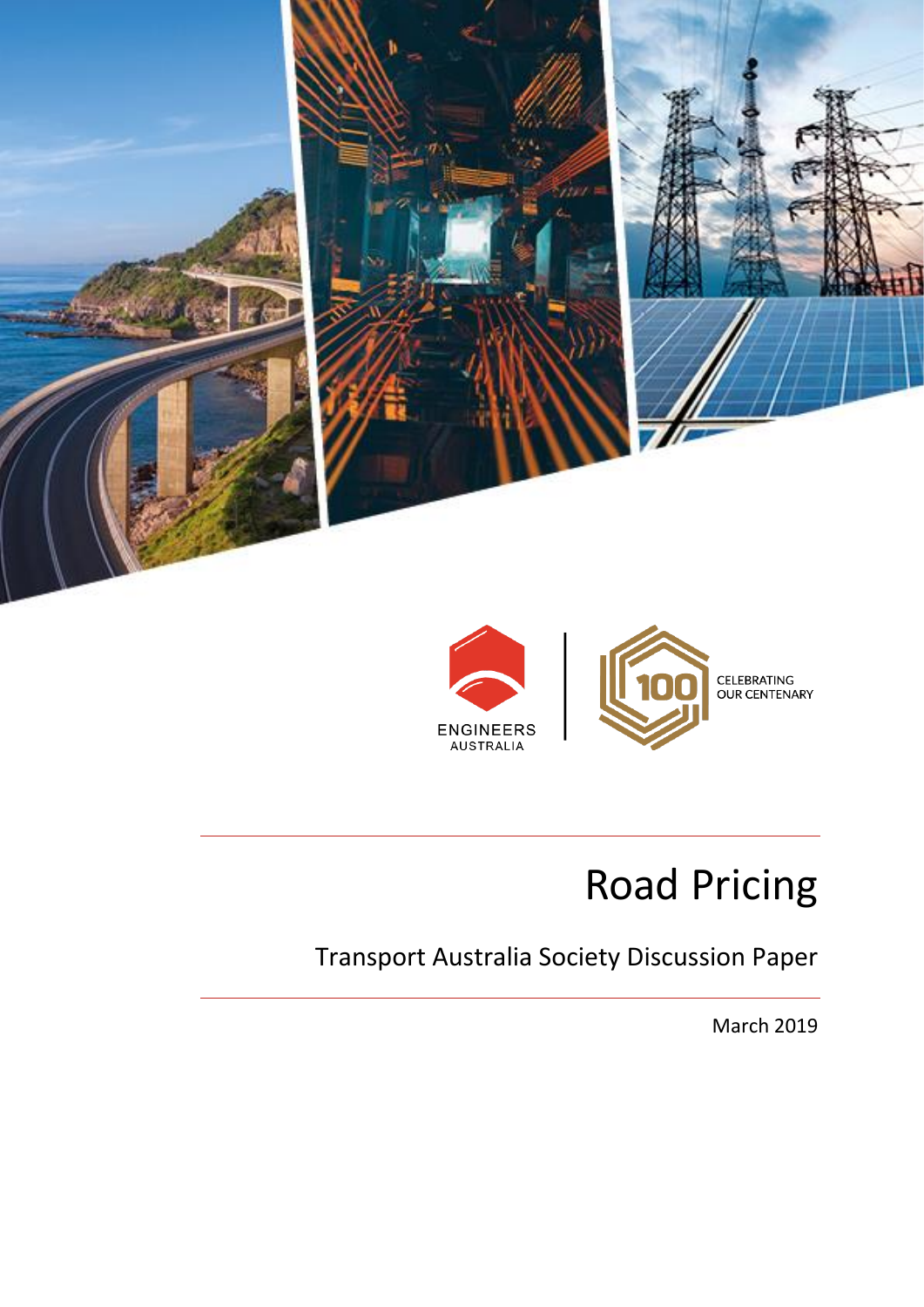

Road Pricing Transport Australia Society Discussion Paper

All rights reserved. Other than brief extracts, no part of this publication may be reproduced in any form without the written consent of the publisher. The report can be downloaded a[t www.engineersaustralia.org.au](file://///EACBR-FILES/Volumes/eacbr-files.DATA/national/IEAust/Shared/MarkComm/_EA%20GRAPHIC%20DESIGN/P/Policy/660610%20Policy%20Report%20-%20Word%20Template%20Update/Working/www.engineersaustralia.org.au)

Engineers Australia 11 National Circuit, Barton ACT 2600 Tel: 02 6270 6555 Email[: publicaffairs@engineersaustralia.org.au](mailto:publicaffairs@engineersaustralia.org.au)

www.engineersaustralia.org.au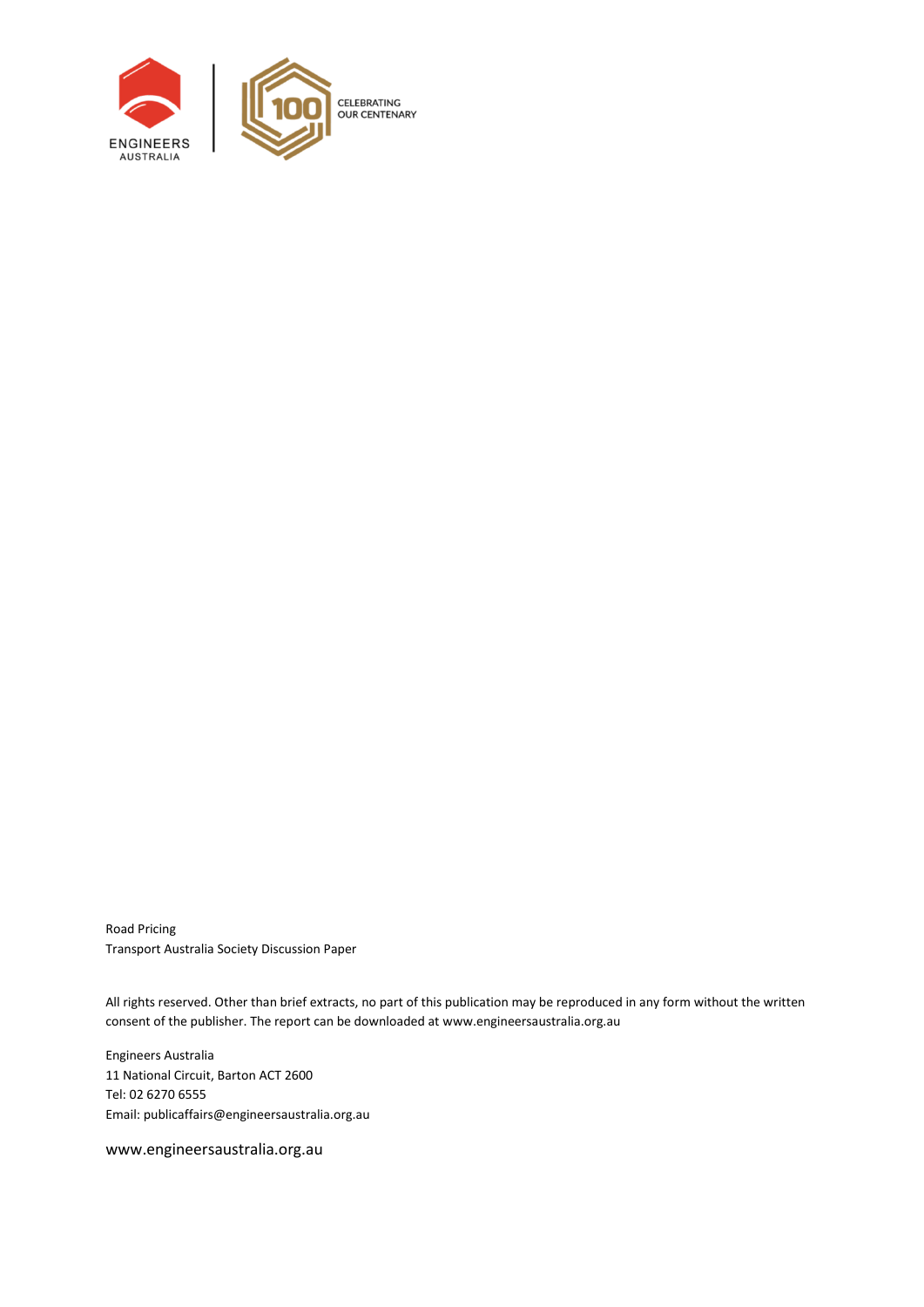### **Table of Contents**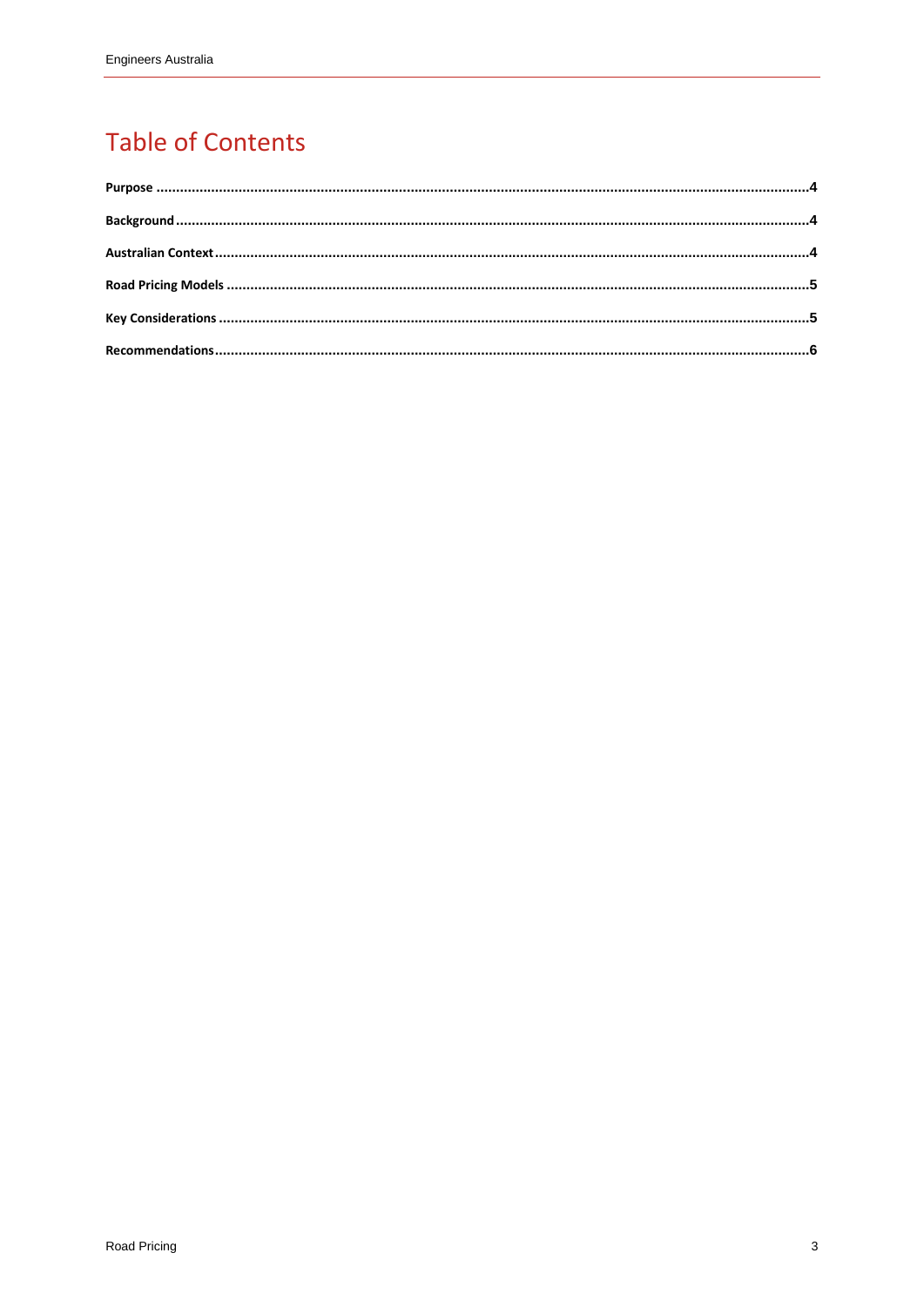#### <span id="page-3-0"></span>**Purpose**

This document has been produced by the Transport Australia society of Engineers Australia as a discussion paper on the topic of road pricing. It does not represent a formal position of Engineers Australia, but is intended to inform discussion on the potential role of road pricing in managing travel demand and addressing revenue challenges, recognising implementation and social equity considerations.

#### <span id="page-3-1"></span>**Background**

Road pricing has a long history within Australia, with the Sydney-Parramatta road funded through a toll in 1811.<sup>1</sup> While subsequent toll roads have seen increasing private sector involvement, the model for pricing roads in Australia has remained essentially unchanged. Road pricing has traditionally been seen in Australia as a means by which to fund the construction and operation of new road links.

<span id="page-3-3"></span>In 2016 Infrastructure Australia released the Australian Infrastructure Plan which declared the current approach for charging for road use "unfair, unsustainable and inefficient".<sup>2</sup>

The current lack of coordinated pricing on Australian roads has been described as inefficient as drivers 'do not receive signals to use the network' in the most cost effective way[.](#page-3-3)<sup>2</sup> This demand management aspect of road pricing is absent from Australia and has the potential to defer the need to invest in new road infrastructure.

Revenue from fuel excise is dependent on the fuel efficiency of vehicles and is particularly vulnerable to the introduction of electric vehicles. Fuel excise is projected to raise \$19.6 billion in 2018-19 representing 4.45 per cent of total Commonwealth revenue including GST.<sup>3</sup> The Parliamentary Budget Office notes that revenue from fuel excise has declined from 1.6 per cent of GDP in 2001-02 to 1.0 per cent in 2016-17.<sup>4</sup> This result is the combined effect of the freeze on indexation of fuel excise from 2001 to 2014 coupled with an increase in the fuel efficiency of vehicles.

Although there has been limited take-up of electric vehicles in Australia with only 2,284 electric vehicles (EVs) sold nation-wide in 2017, intergovernmental efforts are being taken to increase demand for EVs.<sup>5</sup> In January 2019 a bipartisan Senate Committee called for government action to accelerate electric vehicle uptake in Australia.<sup>6</sup> Any significant increase to EV ownership will have the impact of reducing fuel excise revenue necessitating a change in policy.

#### <span id="page-3-2"></span>**Australian Context**

There are currently 16 toll roads operating in Australia, with Transurban the majority owner in 13 of these roads. Two additional facilities in Westconnex in Sydney and the West Gate Tunnel in Melbourne are currently being delivered with Transurban holding the tolling concession for each.

Infrastructure Australia's 2016 Plan recommended a public inquiry into the existing funding framework and to develop a reform pathway for road user pricing.<sup>[2](#page-3-3)</sup> This inquiry was shelved in October 2018 despite prominent calls for the introduction of road charging from former Treasury Secretary Ken Henry, Productivity Commission Chairman Peter Harris, and Infrastructure Association of Queensland chief executive Steve Abson throughout  $2018.<sup>7,8</sup>$ 

A 2018 survey of motorists by EastLink in Victoria with assistance from the Australian Road Research Board found that 40 per cent of motorists felt fuel tax should be replaced by a per-kilometre road use charge

l

<sup>1</sup> BITRE, 2016. Toll Roads in Australia, Information sheet 81, Department of Infrastructure and Regional Development

<sup>2</sup> Infrastructure Australia, 2016. Australian Infrastructure Plan: Priorities and reforms for our nation's future <sup>3</sup> Treasury, 2018. Budget Paper 1

<sup>4</sup> Parliamentary Budget Office, 2018. Trends affecting the sustainability of Commonwealth taxes

<sup>5</sup> Electric Vehicle Council, 2018. 'The state of electric vehicles in Australia'

<sup>&</sup>lt;sup>6</sup> Parliament of Australia, 2019. Select Committee on Electric Vehicles

<sup>7</sup> Tillett, A. 2018. 'Deputy PM Michael McCormack shelves inquiry into road pricing', 5 October 2018, AFR

<sup>8</sup> Marszalek, J. 2018, 'Congestion charge, tolls axed in Queensland road infrastructure plan', 13 February 2018, Courier Mail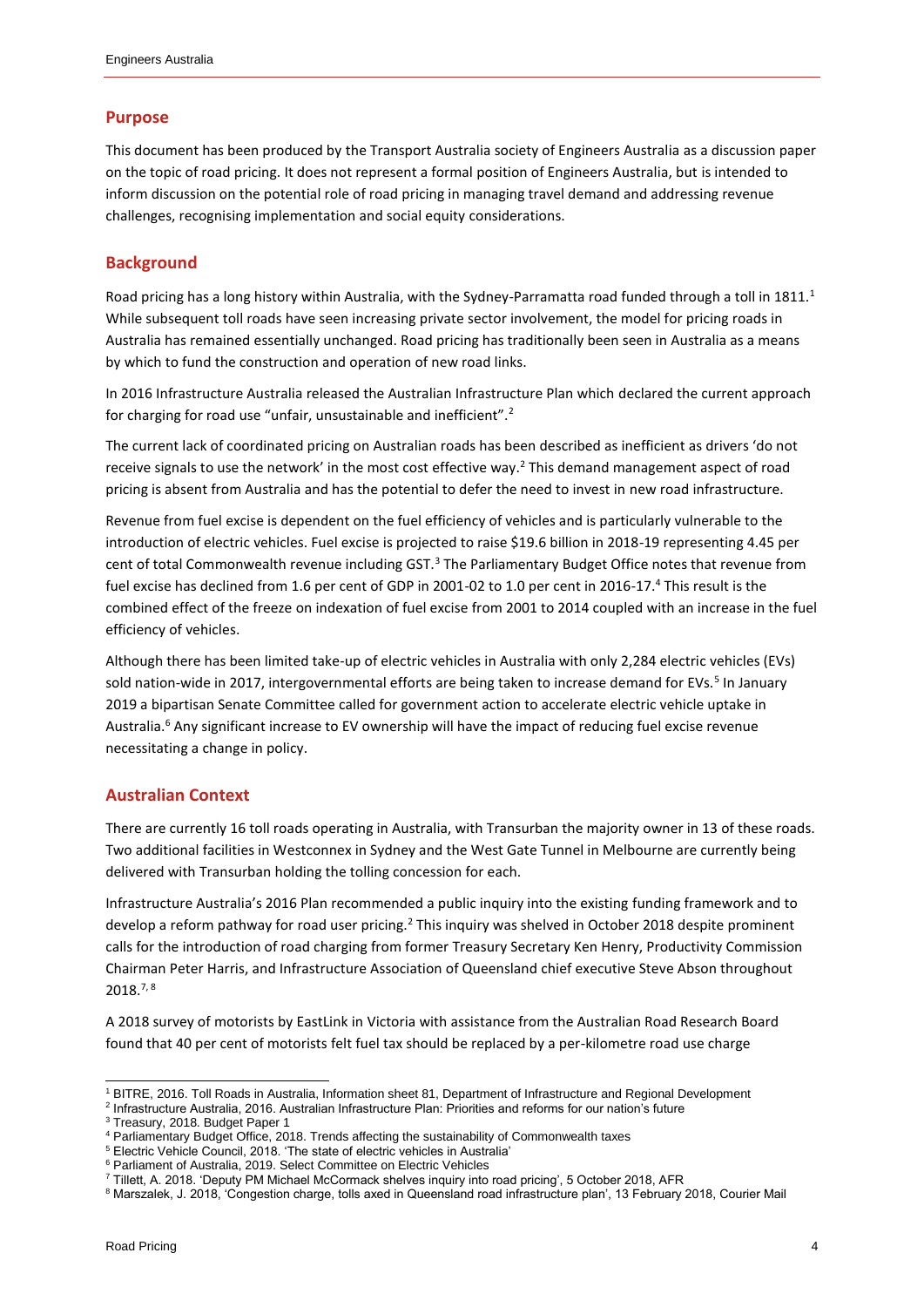<span id="page-4-3"></span><span id="page-4-2"></span>compared with 37 per cent who did not.<sup>9</sup> This compares with a reported 60 per cent who prefer a user pays system following participation in a trial of the system by Transurban in 2016.<sup>10</sup>

#### <span id="page-4-0"></span>**Road Pricing Models**

A number of alternate road pricing models have been implemented globally. These models are designed to achieve different and occasionally competing objectives, and present unique opportunities and challenges.

Congestion / cordon pricing: Cordon charges place a price on motorists entering a specified area, typically a CBD or key activity centre. This model has been implemented in major cities such as London, Stockholm and Singapore.

Corridor specific: Corridor specific pricing applies a charge to drive along a specified section of road to manage road demand. An example of this is high-occupancy toll (HOT) lanes where vehicles with multiple passengers are exempt from pricing, while other vehicles can pay a charge to access the lanes to avoid congestion.

Network wide: A network wide scheme charges road users for the distance that they drive across the entire road network. This model has been implemented as a trial in the state of Oregon in the USA for commuters, while Switzerland implements a distance based heavy vehicle charge<sup>11</sup>. Conceptually this model presents the most promising framework to manage the complex and interdependent policy objectives through the use of mechanisms such as variable pricing.

Facility pricing: Facility pricing is the only road pricing model that has been implemented within Australia. This 'traditional' tolling model is established to help fund the construction and / or operation of specific sections of motorway. This model has been implemented on a number of roads in Brisbane, Melbourne and Sydney.

There are a number of sub-options and flexibility within each of the above pricing models in how and when road users are charged, for example point pricing at gantries, or distance-based pricing, along with variable pricing at different times of day.

#### <span id="page-4-1"></span>**Key Considerations**

There are four main considerations in developing road pricing policy; revenue, transport outcomes, social equity and implementation. These aspects are strongly interdependent and it is difficult to optimise one without tradeoffs from another.

Revenue: The introduction of a road pricing scheme would introduce a new government revenue source, whether it is through the collection of tolls or distance-based charges, or through the sale of pricing concession.

Key considerations for government are whether the scheme should be designed to introduce an additional, stable revenue stream, or whether it should be revenue neutral to enable the removal of more inefficient or unsustainable taxes such as motor vehicle registration at state level, or fuel excise at federal level.

If the scheme is not revenue neutral then another important consideration is whether revenue will be hypothecated for a specific purpose such as investment in road or public transport infrastructure, or whether it will be consolidated revenue.

Transport outcomes: The pricing of road space has the potential to manage travel demand to optimise the movement of people in congested spaces. Traditional toll roads optimise traffic flow on a single link, introducing potentially distorted incentives for drivers by encouraging the use of alternative routes which are less suited to high traffic volumes.

l <sup>9</sup> EastLink, 2018. Media Release: 'EastLink's 2018 Annual Victorian Self-Driving Car Survey'

<sup>10</sup> Transurban, 2016. Melbourne Road Usage Study

<sup>11</sup> Federal Customs Administration, 2019. 'Lump-sum heavy vehicle charge (PSVA) for Swiss vehicles'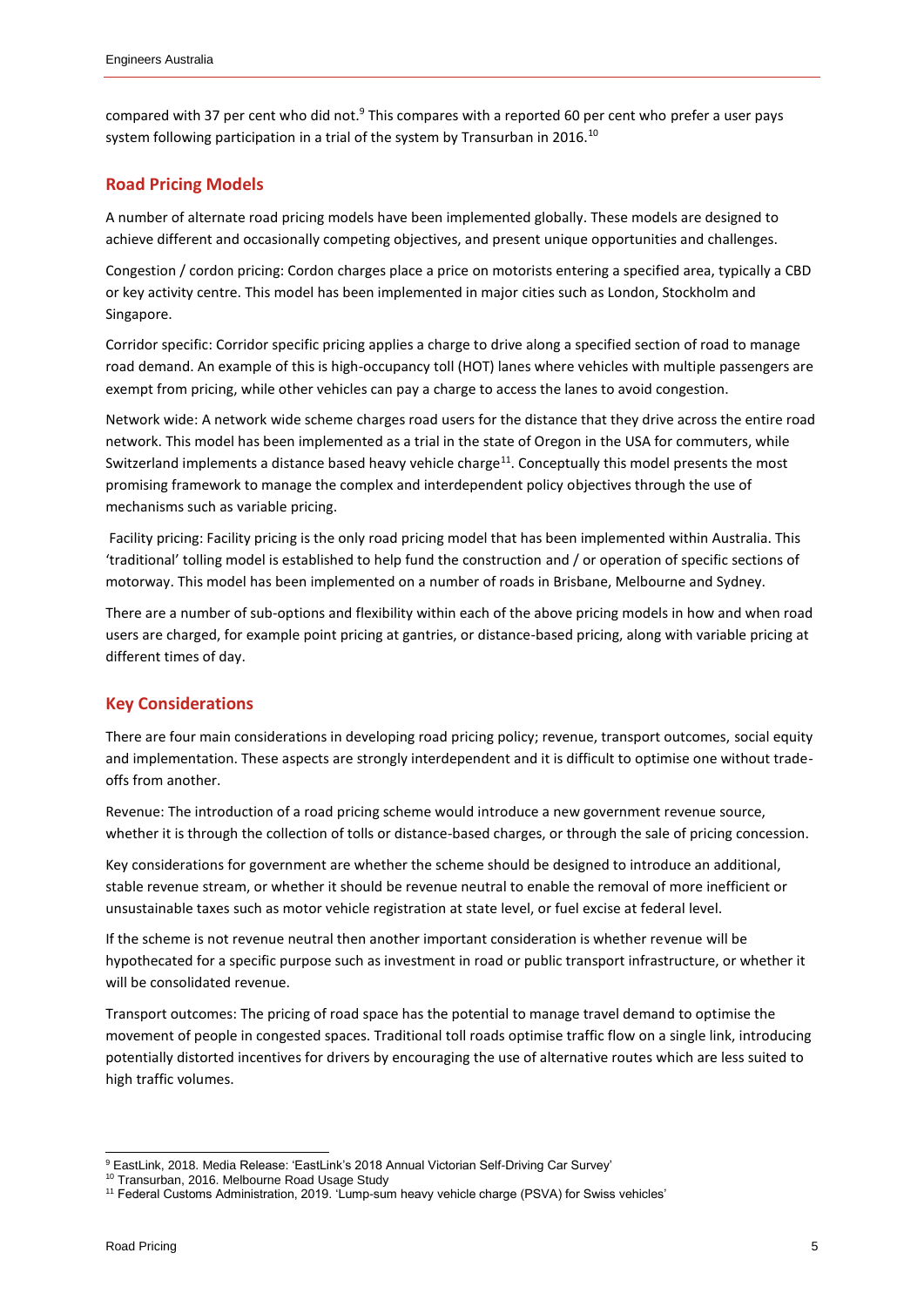Alternative approaches to road pricing, such as network wide pricing or cordon charges are better suited to effectively managing traffic demand and improving the flow of traffic. This has the potential to defer the need for significant investments in road infrastructure that are often aimed at providing increased road capacity to meet peak period demand. Road pricing can offset the effect of induced travel demand, which sees additional car trips made to take advantage of new road space resulting in reduced time savings.

Road pricing also has the potential to act as a new policy lever through which governments can guide preferred future travel outcomes. With automated vehicle technology on the horizon, road pricing has a potential role in shaping the use of driverless vehicles based on factors such as empty running, time of travel and route selection.

Social equity: One of the challenges of road pricing is that depending on the model adopted it can disproportionately impact outer-urban and regional commuters who are more car dependent, travel further and have less access to public or active transport alternatives. Road pricing can also be seen to advantage higher income earners as they are more able to pay for convenient travel options.

It should be noted that the status quo is not itself equitable, with licencing and vehicle registration fees typically being flat fees that do not differentiate by income. Owners of newer, more fuel-efficient vehicles pay less fuel excise than other road users, and electric vehicle owners avoid the need to pay fuel excise all together.

The challenge of addressing social equity concerns is not unique to road pricing, and although it is an important consideration it should not necessarily be optimised in isolation of the broader taxation and welfare system.

Implementation: The existing network of toll roads across Brisbane, Sydney and Melbourne present a challenge to implementing cordon or network road pricing within these cities. This existing toll network and the long-term concession agreements that are in place set constraints to policy development. Although this does not prevent a more comprehensive road pricing model from being developed it will require careful negotiation with current operators.

The level of administration effort required to implement road pricing depends upon the complexity of the scheme that is proposed. More detailed pricing initiatives such as including pricing discrimination will require a greater administrative task and budget.

The largest barrier to implementation of more comprehensive road pricing in Australia, particularly in cities that do not currently have road tolls is the lack of social licence. Toll roads in Australia have traditionally been justified as funding new infrastructure that would not otherwise be built, and the transition to charging for use of existing roads will be challenging.

As the surveys by EastLink and Transurban indicate public perception can be shifted based on personal experience, and greater understanding of the existing inequities such as electric vehicle owners avoiding paying fuel excise.<sup>[9,](#page-4-2)[10](#page-4-3)</sup> Deployment of emerging technologies such as automated vehicles and mobility as a service are also likely to make pricing of road travel more acceptable to the public, akin to surge pricing by ride share operators.

#### <span id="page-5-0"></span>**Recommendations**

- 1. Federal and state governments should proactively undertake planning for road pricing in advance of the widespread deployment of emerging technologies such as electric and automated vehicles as these are likely to act as an opportunity for change.
- 2. Any proposed road pricing initiative should have clearly defined objectives to clarify its purpose, whether it to introduce a sustainable revenue stream, manage traffic demand or a combination of the two.
- 3. The development of network pricing schemes should be coordinated through COAG's Transport and Infrastructure Council.